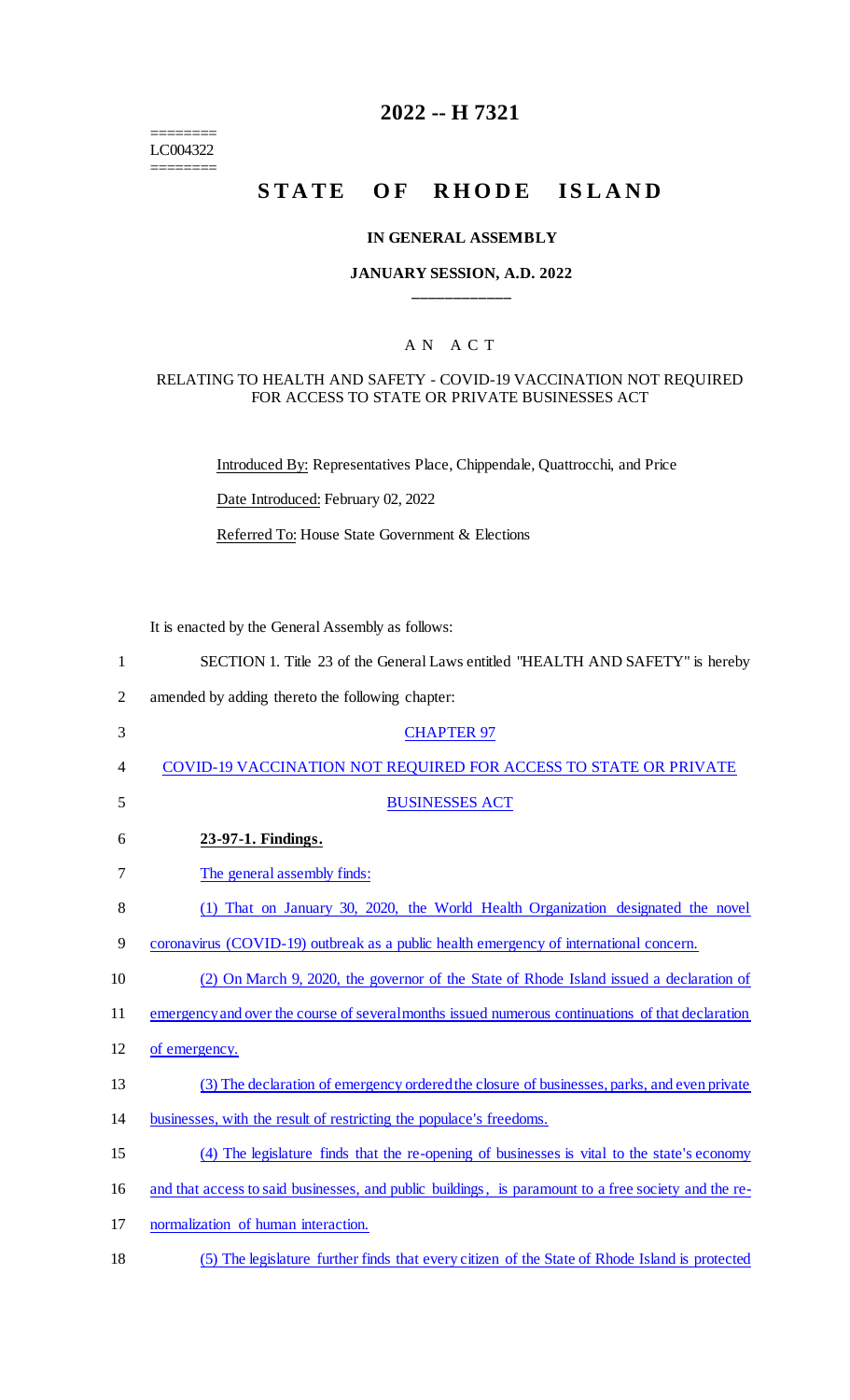(6) Additionally, each and every citizen is protected by the United States Constitution and the Constitution of Rhode Island to make their own health care decisions. Decisions that have been 4 upheld and reaffirmed by our United States Supreme Court and the supreme court of the State of Rhode Island. **23-97-2. Access to public buildings and private enterprises not to be denied.**  (a) Neither the state, nor any of its agencies, nor any city or town or any political subdivisions, nor any organization that receives funding, tax incentives or subsidies from the state, its agencies or political subdivisions, shall require proof of a COVID-19 vaccination before allowing entry of any individual into their building, business, or on their premises, whether inside 11 or outside, or for any other purpose unless such requirements for other vaccines were in common practice prior to the Covid-19 pandemic, and the vaccine has received full approval for use from the FDA. (b) The director of the department of business regulation and the licensing authorities of the several cities and towns are hereby authorized to deny or revoke any business operating license to any business violating this chapter. (c) Nothing contained herein prevents a person denied access to any public building or private business covered under this section from seeking civil damages and injunctive relief against 19 any public or private business that violates this chapter.

1 and has the right to confidentiality of their health care records pursuant to chapter 37.3 of title 5.

SECTION 2. This act shall take effect upon passage.

======== LC004322 ========